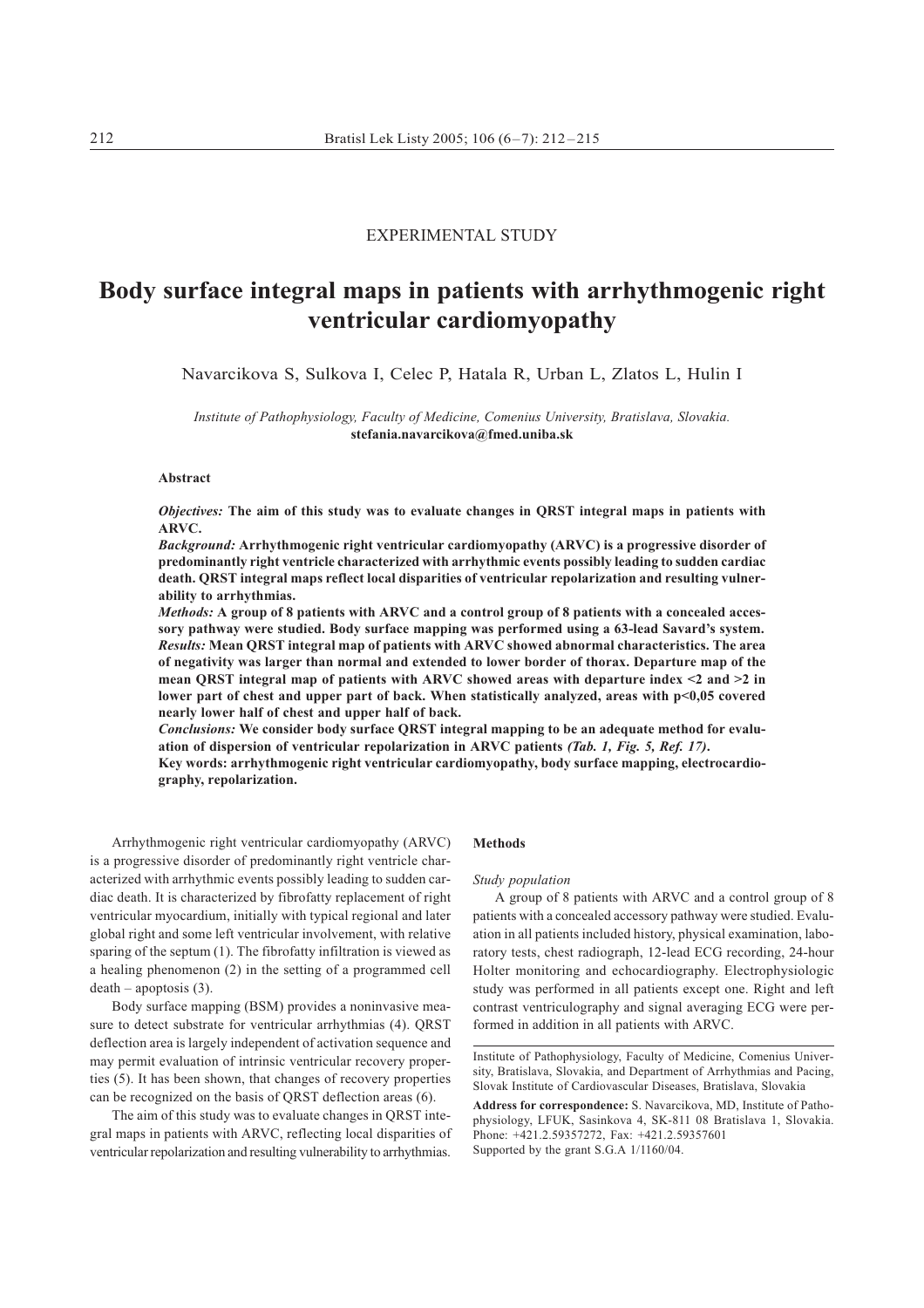| Tab. 1. Characteristics of patients with ARVC. |  |  |  |  |  |  |  |
|------------------------------------------------|--|--|--|--|--|--|--|
|------------------------------------------------|--|--|--|--|--|--|--|

|     | Programmed<br>ventricular stimulation | Echocardiography                                | Late<br>potentials |
|-----|---------------------------------------|-------------------------------------------------|--------------------|
| 1 F | study not performed                   | RV 34mm, wall hypertrophy,<br>kinetic disorders | positive           |
| 2F  | VT not induced                        | RV 34mm, regional muscle<br>reduction           | negative           |
|     | 3 M VT monomorphic                    | RV 41mm, ARVC structure                         | positive           |
|     | 4 M VT sust monomorphic               | RV 31mm, ARVC structure                         | positive           |
|     | 5 M VT sust polymorphic               | RV 28mm, without kinetic<br>disorders           | positive           |
|     | 6 F VT sust polymorphic               | RV 26mm, LV hypokinesis                         | negative           |
|     | 7 M VT sust monomorphic               | RV 38mm, different thickness                    | positive           |
|     | 8 M VT sust monomorphic               | RV 32mm                                         | positive           |

F - female, M - male, VT - ventricular tachycardia, RV - right ventricle, LV - left ventricle, sust-sustained

#### Patients with ARVC

There were 5 men and 3 women with ARVC (mean age at the time of body surface mapping 35.6 years, range 18-49 years). All patients fulfilled the criteria for diagnosis of ARVC (1), modified by Corrado (7). During programmed ventricular stimulation a sustained monomorphic ventricular trachycardia was induced in 3 patients and sustained polymorphic ventricular tachycardia was induced in two patients. Ventricular tachycardia was not induced in one patient. Detailed echocardiography and ventriculography revealed various abnormalities characteristic for ARVC. Late potentials were positive in 6 of 8 patients. Three patients were taking sotalol, one patient bisoprolol and another one amiodaron at the time of body surface mapping. Patients with right bundle branch block were excluded from the study.

Characteristics of patients with ARVC are described in Table 1.

### Control group

There were 5 men and 3 women (mean age at the time of body surface mapping 33 years, range 14–48 years) presented with episodes of orthodromic atrioventricular reentry tachycardia. In the time between episodes there is no electrocardiographic evidence suggesting a presence of a concealed AV accessory pathway. Patients were mapping before radiofrequent catheter ablation of the underlying accessory pathway. One patient from the group had a small amount of pericardial fluid as a consequence



Fig. 1. 63-lead Savard's system (position of electrodes). Left side represents chest and right side represents back.

of pericarditis. Patients were receiving no therapy during the time of body surface mapping.

#### Body surface mapping

Body surface mapping was performed during sinus rhythm with a portable computerized mapping system. A 63-lead Savard's system was used. Electrodes were placed on torso separately with upper border crossing jugulum and lower border matching diaphragma, thus representing a lower border of thorax. Position of electrodes is shown in Figure 1.

Wilson's central terminal was used as a reference for measuring chest potentials. Digitalized data were transmitted to the microcomputer for processing and analysis. Baseline correction was performed automatically with possible manual correction. QRS onset, QRS offset and T-wave offset were determined by manual selection.

QRST integral maps were obtained by calculating the sum of all potentials from QRS onset to T-wave offset.

Individual maps of ARVC patients and control group were visually analyzed, focusing on location and numbers of the extremes and the morphology of the zero line. The mean QRST map of patients with ARVC and control group was calculated.

The QRST integral map of each ARVC patient and the mean ORST integral map of patients with ARVC were subtracted from the mean QRST integral map of the control group. To construct departure maps, mean (m) and standard deviation (SD) was calculated for each lead to a time-integral value. For a measured value (x) of each lead, departure index was calculated as (x-m)/ SD. The departure maps demonstrated body surface distribution of the departure index. Areas of departure index  $>2$  or  $\leq$  were considered as abnormal.

## Signal averaging ECG

For the signal averaging ECG recordings the portable bedside measuring unit ART 1200 EPX (Arrhythmia Research Technology) was used. The recordings were performed using three orthogonal leads X, Y and Z. The signal was filtered, averaged and combined into vector sum called the "vector magnitude", or the filtered QRS complex  $/X^2+Y^2+Z^2/1/2$ . At least 300 cycles were averaged in order to achieve as much noise reduction as possible  $(<0.7 \text{ mV})$ . Acquired data were analyzed by time-domain analysis in two filtration bands:  $25-250$  Hz and  $40-250$  Hz. The results were evaluated using Simson's criteria (8) for the detection of ventricular late potentials.



Fig. 2. Mean QRST integral map of the control group. Positions of extremes are indicated by minus and plus signs.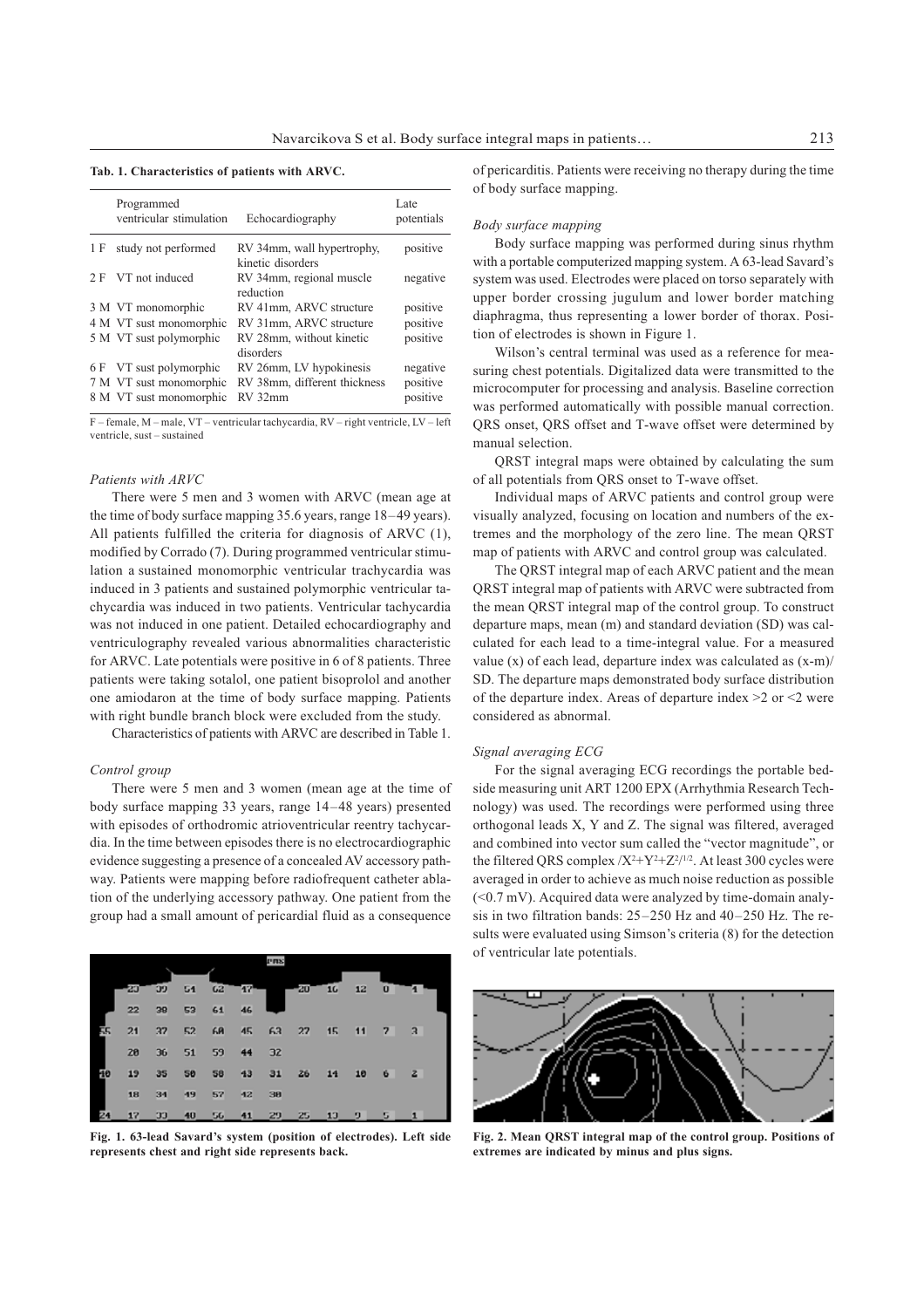

Fig. 3. Mean QRST integral map of patients with ARVC. Positions of extremes are indicated by minus and plus signs.

# Statistical analysis

The mean QRST integral map of patients with ARVC was compared to the mean QRST integral map of control group using Mann-Whitney U test for non-parametric variables. p-values less than 0.05 were considered significant.

## **Results**

# Analysis of body surface QRST integral maps Control group

In all control subjects a smooth dipolar map pattern was found with the positive values located over the precordium and negative values over the right chest and back (Fig. 2), as described by Montague (9). In two patients with a characteristic smooth dipolar pattern was the minimum localized over the right back instead over the right chest.

## **Patients with ARVD**

Mean ORST integral map of patients with ARVC showed abnormal characteristics. The area of negativity was larger than normal and extended to lower border of thorax (Fig. 3).

In all patients except one, individual departure maps showed areas with departure index  $\leq$  2 and  $\geq$  2, considered as abnormal. Departure map of the mean QRST integral map of patients with ARVC showed areas with departure index  $\leq 2$  and  $\geq 2$  in lower part of chest and upper part of back (Fig. 4).

# Signal averaging ECG

Late potentials were considered present if at least two of the three Simson's criteria were positive. Positive late potentials were seen in 6 of 8 (75 %) patients with ARVC.

# Statistical analysis

p-value  $\leq 0.05$  was calculated in 38 leads and p $\leq 0.01$  was calculated in 27 leads. Areas with p<0.05 covered nearly lower half of chest and upper half of back (Fig. 5).

# Discussion

Both etiology and pathogenesis of ARVC are still unknown. As proposed by Fontaine (10), ventricular arrhythmias in ARVC eventually leading to sudden cardiac death might be caused by two different mechanisms: depolarization abnormalities mediated by sympathetic nervous system during sports activities or



Fig. 4. Departure map of a mean QRST integral map of patients with ARVC. Areas with departure index  $\leq$  2 and  $\geq$  2 are considered abnormal.



Fig. 5. Mann-Whitney U test for non-parametric variables. Areas with p<0.05 are marked dark.

repolarization abnormalities facilitated by parasympathetic drive during rest or sleep.

We used BSM to examine primary ventricular recovery properties. QRST integral maps reflect local disparities of ventricular repolarization and resulting vulnerability to arrhythmias (4). In our study, a characteristic pattern in QRST integral maps was found in all ARVC patients. QRST integral maps of our patients were similar to maps previously published by Peeters (11) and DeAmbroggi (12) with respect to the differences in lower border of electrodes' placement.

Departure maps represent the location and extent of abnormality in given map compared to pattern (13). Departure map of the mean QRST integral map of patients with ARVC showed areas with departure index  $\leq$  2 and  $\geq$  2 in lower part of chest and upper part of back. When statistically analyzed, areas with  $p < 0.05$ covered nearly lower half of chest and upper half of back, indicating a clear difference in patterns.

It should be stressed, that repolarization abnormalities resulting from structural changes in regions facing anterior side of the thorax might be more visible in QRST integral mapping. We consider body surface QRST integral mapping to be an adequate method for evaluation of dispersion of myocardial repolarization in ARVC patients.

The possible influence of antiarrhytmics on ORST integral maps needs to be elucidated. Couderc (14) states, sotal ol (known